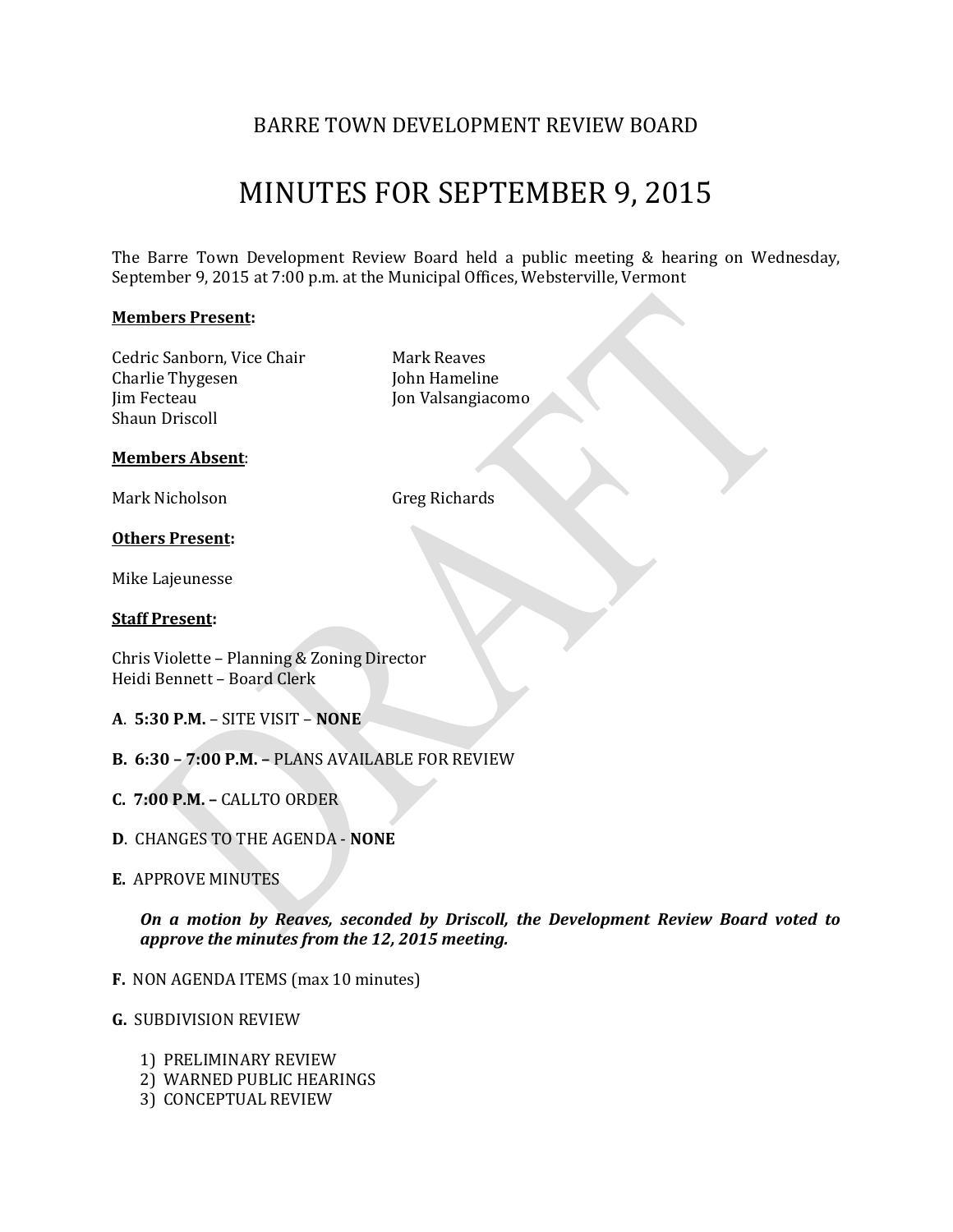#### **H.** SITE PLAN REVIEW

1) PRELIMINARY REVIEW

2) WARNED PUBLIC HEARINGS

# **APPLICANT: HP HOOD, INC**

**Request by HP Hood, Inc. for the proposed construction of a 63'x 80' and 28' x 80' addition to the existing manufacturing plant located at 219 Allen Street; Parcel ID 005/125.00; Zoned: LDR; SP-15000004**

Consultant: Lajeunesse Construction

Date: September 4, 2015

### **STAFF REPORT/REVIEW COMMENTS FROM CHRIS VIOLETTE, PLANNING OFFICER**

This is a warned public hearing for the purpose of revised major site plan review in accordance with the Barre Town Zoning Bylaw Article 5, section 5.6 and (A) under said section. The applicant is before the DRB this month to revise a site plan originally approved in June. The proposed project is located in a low density residential zone by its pre-existence to current zoning. The area is generally mixed use with more residential than industrial, there is other industrial/commercial in close proximity. Lot sizes in this area are fairly large.

The original approval in June was for a 4,080sf addition to an existing industrial building.

The applicant owns and operates a large (20,000sf+) food packaging plant (milk) at the proposed addition location.

The applicant is back before the board this month to alter their June approval by increasing the size from 4,080sf to 7,280sf and changing the location slightly. The addition will still be along the northerly (Barre City) side of the existing building. The new plans changes little in the overall picture because no new impervious service is being created. The addition will be taking the place over existing paved surface. The majority of the addition will be 18 feet high but 2,240sf will be 24 feet high.

Below are the review standards, and my comments, for site plan approval in accordance with Article 5, section 5.6 (F). These comments are similar to Junes.

#### **1.The proposed land development as it complies with or compliments the policies, regulations, standards, and goals of the Town's Zoning Bylaw and its most recently adopted Town Plan;**

The proposed addition to this facility promotes economic development and job creation or retention. The Town Plan supports both economic development and jobs so that the project is in compliance with Town Plan.

The project is in compliance with Barre Town's Zoning Bylaw because it is part of a long standing use.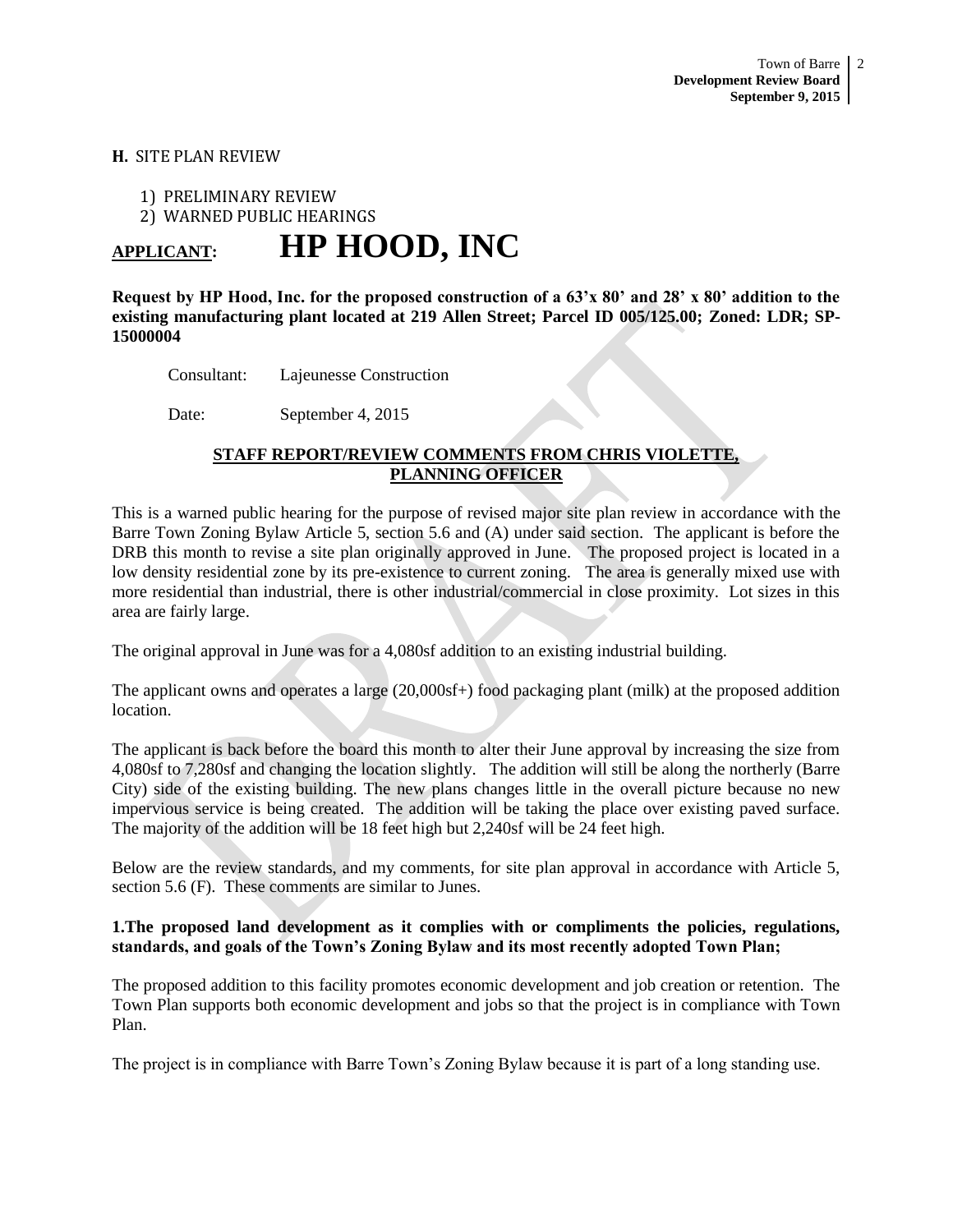#### **2. The convenience and safety of vehicular movement within the site, and in relation to adjacent areas of vehicular movement. This includes consideration of access management in regards to entrances and exits for the subject site;**

The area affected by the proposed project is currently open space that is mostly paved. The applicant uses this area for trucks and a loading/unloading area. The proposed addition will be extending existing warehouse and relocating existing loading docks. Overall very little change in vehicular movement will take place, just moved a little. Access around the building will be maintained. A right-of-way to abutting land is nearby but not affected.

#### **3. The convenience and safety of pedestrian movement within the site, and in relation to adjacent areas of pedestrian movement. Also included for consideration is the relationship to any pedestrian access deemed necessary for adjacent properties and along public roads;**

I do not believe there will be any negative impact on pedestrian movement within the site based on the proposed addition. No adjacent property is affects or necessary in this case.

**4. Storm water and drainage to insure adequate consideration of storm water runoff and drainage issues in order to minimize the impacts of any development project on the adjacent property, the environment, and the Town. The applicant shall bear the responsibility for obtaining and meeting any and all permitting requirements of the appropriate state agency. The Town Engineer shall review the storm water runoff and drainage plan and shall approve the site plan and sign off on the design before the project may be approved;** 

The addition is covering existing impervious service. There is an existing stormwater collection system consisting of catch basins and underground pipe. There should be no real additional increase in storm water runoff from this project or impacts to surrounding properties.

#### **5. The protection of historic or natural environmental features on the property under review, as well as on the adjacent areas;**

The applicant's facility has been located at this site for many years. While it has grown over the years with numerous additions here and there, there has never been any indication of historic or natural environmental features to be concerned about. There is no reason to think that conclusion has changed.

#### **6. The impact of new development on public utilities such as water and sewer infrastructure and on other users/consumers;**

Because of the nature of the applicants business they are a high volume water user and a high contributor to Biological Oxygen Demand (BOD) and as such are charged 48 sewer units now. Like the last time I am uncertain whether the addition will require more sewer units to be allocated. The Town Engineer will review during the permit process.

#### **7. Signage that meets or exceeds the criteria established in this Bylaw, Article 7, Sec. 7.5.**

No new signage is being proposed with this project.

#### **8. The utilization of renewable energy resources;**

The applicant has not indicated that any renewable energy is going to be used with this project or at all.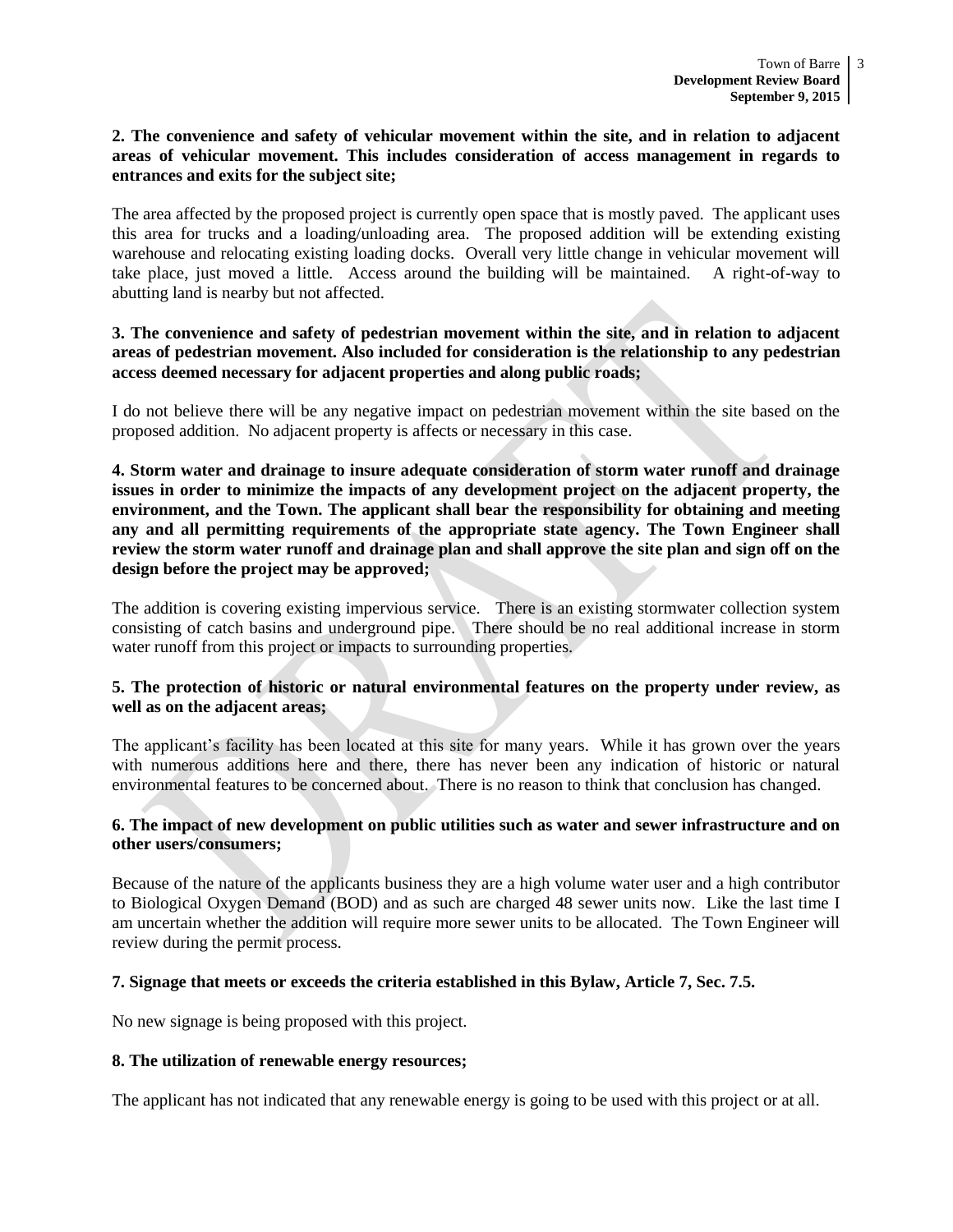#### **9. Landscaping and/or screening to assist in mitigating undue impact of the proposed land development upon neighboring landowners;**

No new landscaping is being proposed with this project.

**10. The adequacy of parking as well as loading and unloading facilities including their impact on surrounding traffic patterns, in accordance with the provisions established in Article 3, Sec. 3.6 of this bylaw.** 

The proposed addition while taking current paved area away, no parking is actually being affected. I'm not sure if parking demand increases as a result of the addition because I'm not sure what the purpose of the addition is for. Hood already has a considerable amount of room for parking their trucks. Additionally there is a fairly large parking lot across Allen Street that provides parking for employees. Unless this addition generates many more employees, which I don't think is the case, parking should remain adequate.

While a little considerably larger than the first proposed addition approved back in June, the overall affect is small. The plant has operated at this location for a long time with numerous additions over the years. The addition should have little effect on the overall impact to the area with regard to aesthetics, traffic, and stormwater runoff. The addition would seem to support economic development.

#### **SUMMARY OF RECOMMENDATIONS & CONDITIONS:**

The project was easily approved in June with no public input or concerns of the board then. The new proposal while larger changes little in the grand scheme of things. I recommend approval of this new request.

#### **ADDITIONAL COMMENTS:**

\_\_\_\_\_\_\_\_\_\_\_\_\_\_\_\_\_\_\_\_\_\_\_\_\_

CV gave a summary of this agenda, which was heard last month as well. This month is for an expansion of the approval received last month.

Thygesen asked about traffic flow; Mike Lajuenesse stated there's plenty of room for traffic flow.

### **MOTION & RECOMMENDATION:**

*On a motion by Reaves, seconded by Valsangiacomo, the Development Review Board voted to approve the request by HP Hood, Inc. for the proposed construction of a 63'x 80' and 28' x 80' addition to the existing manufacturing plant located at 219 Allen Street; Parcel ID 005/125.00; Zoned: LDR; SP-15000004.*

#### **DISCUSSION:**

CONDITIONS Yes  $X$  No MOTION BY: REAVES SECOND BY: VALSANGIACOMO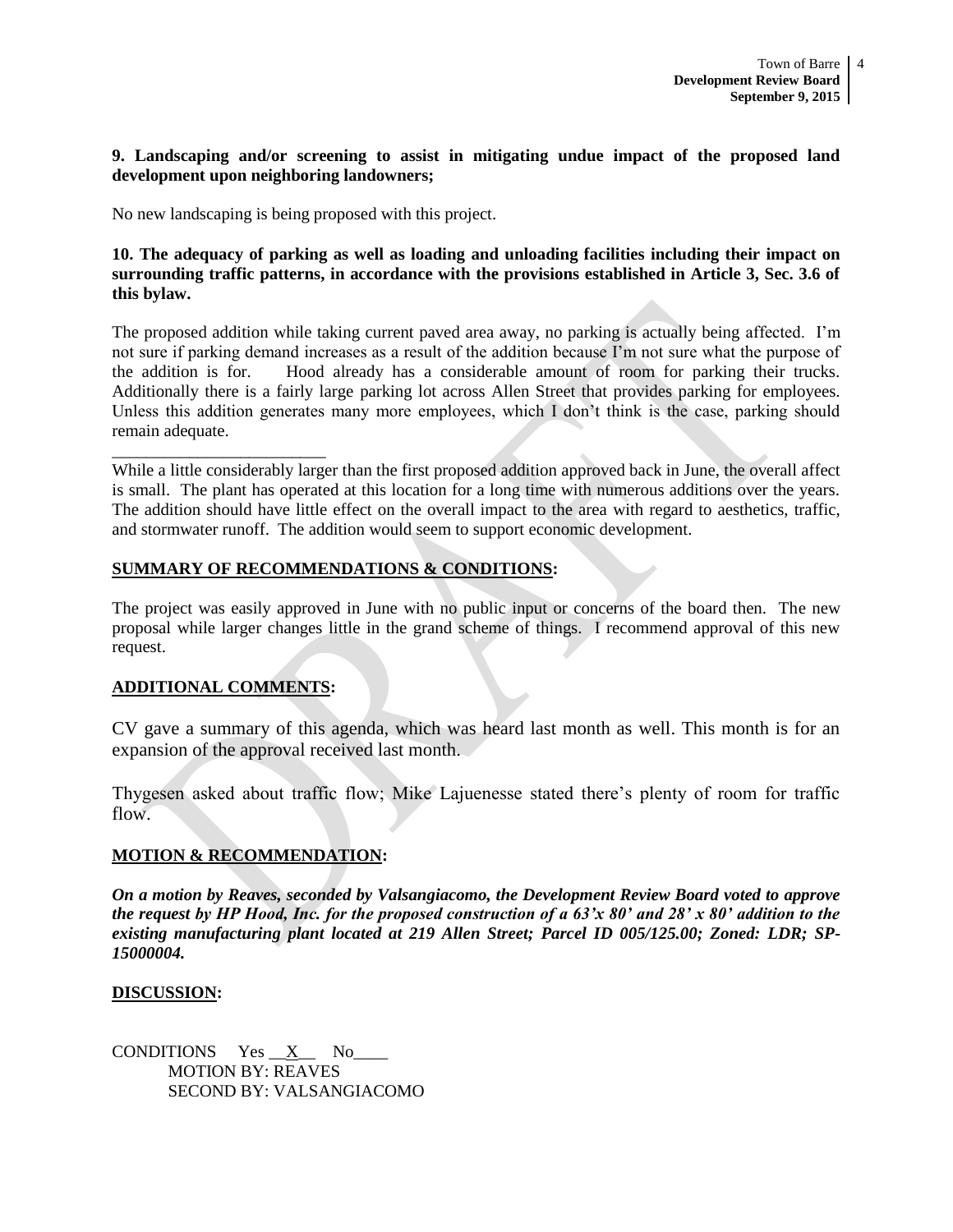**ROLL CALL:** Mark Nicholson ABSENT Charles Thygesen, Sr. <u>YES</u> Jon Valsangiacomo YES Cedric Sanborn YES Shaun Driscoll YES Mark Reaves \_YES Greg Richards \_ABSENT

\*Jim Fecteau <u>YES</u> \*John Hameline YES

*\*Alternate Development Review Board Members*

- 3) CONCEPTUAL REVIEW
- **I.** CONDITIONAL USE REVIEW (WARNED PUBLIC HEARINGS)
- **J.** VARIANCES (WARNED PUBLIC HEARINGS)
- **K.** FLOOD HAZARD REVIEW
- **L.** APPEALS OF ZONING ADMINISTRATORS DECISIONS
- **M.** OTHER

Earl Greer is interested in purchasing 5.6 acres on South Barre Road and would like to subdivide, however the parcel lacks the minimum road frontage of 200'

CV gave a brief description since Mr. Greer was not in attendance. The DRB is not in favor of subdividing a non-conforming lot and instructed staff to inform Mr. Greer that the only way would be to pick up additional road frontage from Valliere if he's interested in subdividing.

**N.** FOLLOW-UPS

The Board asked what the status of The Phoenix House and their conditional use approval is – CV stated he hasn't heard; stated that the DRB and SB are split on how to handle the situation and will check with Rogers.

**O.** CORRESPONDENCE

STATE TOWN MISCELLANEOUS

- **P**. ROUNDTABLE
- **Q.** ADJOURN!

*On a motion by Reaves, seconded by Valsangiacomo, the Development Review Board voted unanimously to adjourn at 7:34 p.m*

Respectfully Submitted,